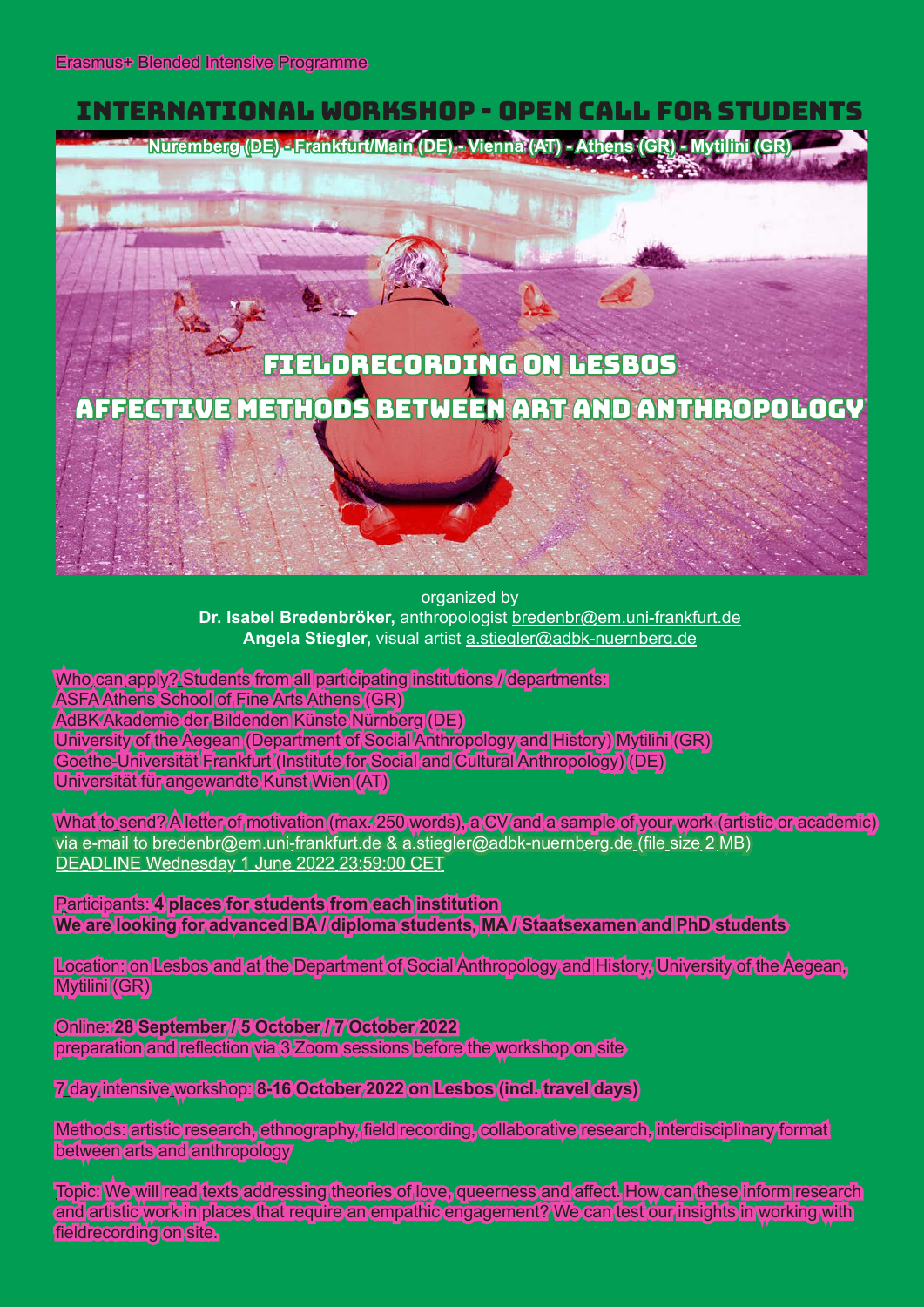## **Aim and program of the workshop:**

This workshop in Mytilini (on Lesbos, Greece) aims at bringing students from five institutions between Austria, Germany and Greece together and combine expertise from social and cultural anthropology with fine arts. Building on an existing long-term collaboration between Isabel Bredenbröker and Angela Stiegler which already resulted in several projects and workshops that partially also took place between Greece and Germany, we offer students an intimate forum for learning from one another and experimenting with methods from anthropology and fine arts, hence extending our disciplinary tools through working and collaborating.

In the workshop, we will introduce students to methods from both disciplines and share our experience from working in collaboration and combining methods and formats from arts and anthropology. Building on students' interests and expertise which they are developing throughout their course of study, these will be integrated into the workshop. We will provide a selection of texts to be read both before and throughout the workshop around the theme of queerness, love and its aberrations, make time for collaborative and individual research on Lesbos, for individual and collaborative production of work (such as writing, audio / film, other artistic formats) and offer a system of communication within the group via audio messages and field recordings. Field recording will be the main tool of investigation, which students can practice and use during several days of research in the island, which they will undertake in small mixed groups of participants from all collaborating institutions.

## **Topic:**

The workshop takes place on Lesbos in Greece, a place that is on the one hand known for its association with Sappho's poetry in praise of love between women, and on the other hand as a site of harsh realities that refugess and migrants from Africa and the Middle East face in large-scale camps which have been set up here. With awareness of both of these diametrically opposed associations of place, we invite participants to approach thinking about this location by means of theories and understandings of love, compassion and queerness. How can we embark on ethnographic, artistic or hybrid work in response to this site and to our exchange within the group by considering ideas of queer love (a love that lives outside of what has been normatively defined), love for what is similar to oneself (as in homophilia or gay love), and a state of being in which conflict and lack of love or compassion seem to have the upper hand (as in bare life)? We will read texts by, among others, Ann Cvetkovich, Paul B. Preciado, Eve Kosofsky Sedgwick, Saidya Hartman, Sara Ahmed, Sappho, bell hooks, Elizabeth Povinelli and look at artistic practices by artists like Hannah Black, Rebecca Horn, Yvonne Rainer and Georgia Sagri.

Love as a basis for interpersonal collaboration and interaction, as a basic emotion and state of being for humans as social beings, has played a , Georgia Sagri, twofold role in the collective practice of K (http:// khybrid.com/k/), a collective that Isabel and Angela have been formative parts of for a long time now. While collectivity is a place of production, support but also conflict, the pandemic situation we still find ourselves in has brought out emotional states on a shared public level to an extreme. Those include fear and egocentric thinking, as well as a need and call for love, compassion and considering the safety of others. Hence, thinking with Ann Cvetkovich, love is as much a public feeling as depression. And just like depression as a feeling which is often framed as an illness, love, when its public sharedness becomes overly personal and needy, can quickly also turn into a sick state, a kind of lovesickness for social healing. The workshop will think along these lines and provide time for reflection on artistic and ethnographic research methods as well as for fieldwork on Lesbos.